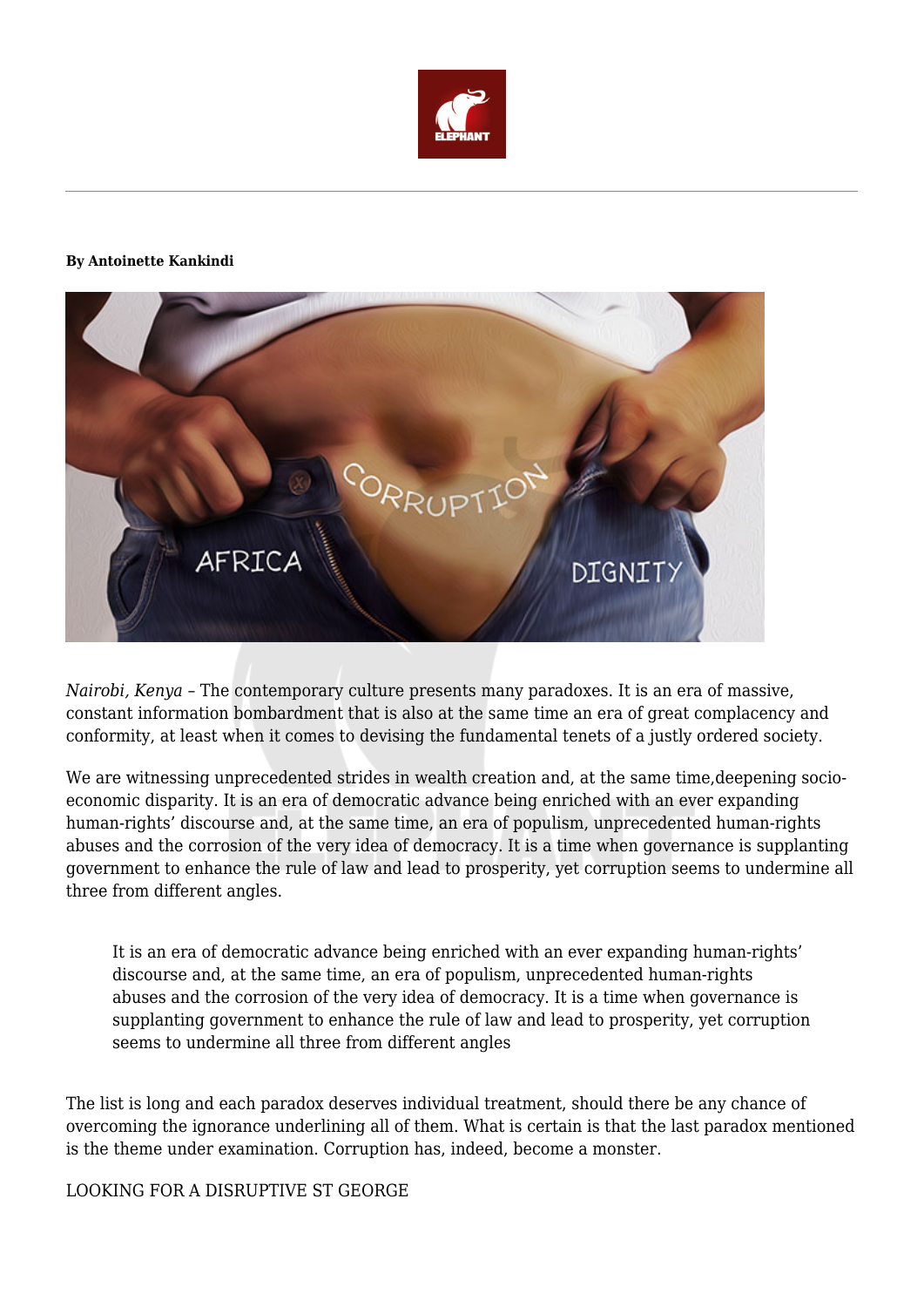The disheartening situation at hand is that incredible resources have been invested in fighting this monster, in many parts of the world, with inconsequential and at times negative results. Indeed, it is puzzling to observe the rise and the fall of such big constructs as the whole idea of transparency with its cohort of institutional mechanisms to fight corruption; its claims to inspire reforms targeting the most corrupts spheres of public life etc. This concept has come to suffer the same fate as the one of 'Codes of Ethics,' with its 'ethics officers' in all manner of organisations. None of these has had any significant effect on the monster. So do human societies have what it takes to slay the monster? Plato once he said we are like people looking for something they have in their hands all the time; so perhaps we're looking in all directions except at the thing we want, which is probably why we haven't found it.

Contrary to what the proponents of activism believe, true change, or revolution as it used to be called a long time ago, does not come from activism; it is not generated in the political arena. It originates in ideas, challenging other ideas. It would be difficult to think of the French Revolution without its Enlightenment thinkers, in the same way as it would be difficult to conceive the Russian Revolution without Karl Marx

At a time that glorifies disruption, the fight against corruption calls for a status quo-disruption campaigns on different fronts, questioning fundamental pillars of the existing failed solutions to the problem. It is a matter of human dignity to disentangle the intellectual inconsistencies driving the dysfunctional dynamics at play today. The endeavour requires character and principles. It is imperative to start by acknowledging that, contrary to what the proponents of activism believe, true change, or revolution as it used to be called a long time ago, does not come from activism; it is not generated in the political arena. It originates in ideas, challenging other ideas. It would be difficult to think of the French Revolution without its Enlightenment thinkers, in the same way as it would be difficult to conceive the Russian Revolution without Karl Marx.

As a first step to finding solutions, which ideas need challenging in the African context, which is already inextricably linked to the global context?

1. A conceptual framework that can put the problem of corruption into perspective should,first, include a dialogue based upon the natural structure of society, which in fact, responds to man's being. A brief description following Prof Alvira's idea of society's sub-system[s\[1\]](https://www.theelephant.info/corruption-slaying-monster/#_ftn1) would help. At the very basic level of society, there is the economic structure, always driven by the simple fact of survival. The complexity of relations and transactions brought about by economic activity calls for a regulated order, bringing into being the next sub-system, which is law. By its very nature, law requires the immediate social sub-system to allow its possible implementation and enforcement – and that is the realm of politics. However, political action being a human action is likely to need the next sub-system, which is ethics, in order to ensure that the purpose of politics remains the common good and not any other purpose. The last sphere required to complete the natural structure of society would be religion,in which a distinction between what is truly good as opposed to what is intrinsically evil finds an ultimate backing. The reason why the conceptual framework of a social order must be at the centre of the dialogue is that these spheres of society are articulated in a rational order, to the point that when one takes the place of the other, the structures of society become incapable of achieving society's purpose. This situation breeds corruption. It shows today when we see how economy takes precedence over law or politics; or when law takes the place of ethics. An examination of why the fight against corruption has failed cannot be successful unless it captures the subversion of Africa's social sub-systems, including its culture. Such an examination would be also expected to revisit the interference of global players in introducing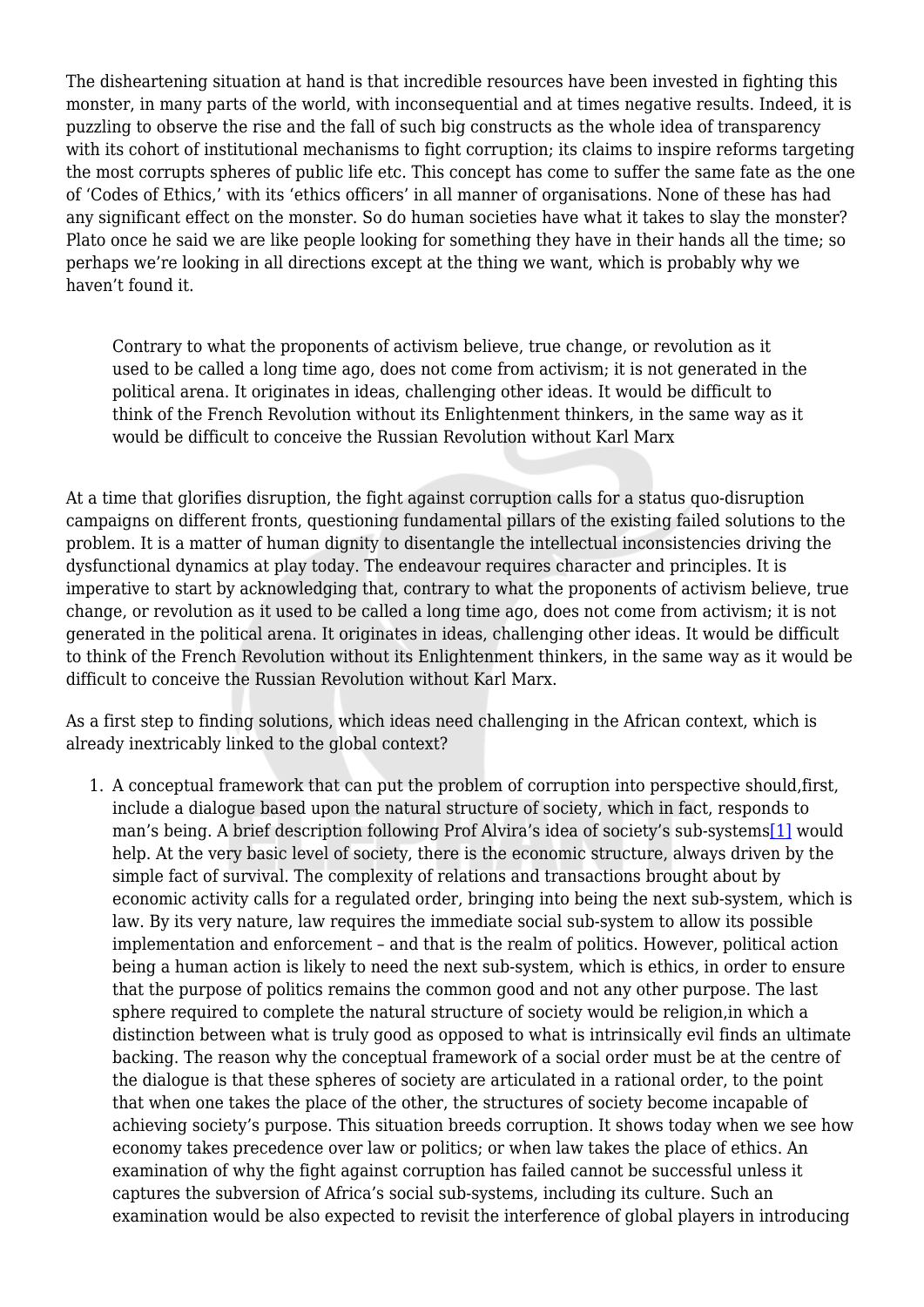dysfunctional dynamics.

The brutal colonial systems had made systematically sure that no 'prior legality' subsisted. This meant that the new social order had no local foundation upon which it could be built, since there were neither traditional African institutions nor African ideals that could serve the purpose. Second, it is widely understood today that Independence was accorded to African countries only in appearance, while unofficially systems of chronic dependence were put in place simultaneously

- 2. Historically, there is a tendency to assume a certain number of unquestionable realities, at least for African nations. The first one is the idea of Independence considered, immediately after the colonial era, as a new legality. This is problematic on many accounts but two could be sufficient. First the new legality was to be embraced automatically without any other alternative as it was allegedly the best. In fact, the brutal colonial systems had made sure, systematically that no 'prior legality' subsisted. This meant that the new social order had no local foundation upon which it could be built, since there were neither traditional African institutions nor African ideals that could serve the purpose. Second, it is widely understood today that Independence was accorded to African countries only in appearance, while unofficially systems of chronic dependence were put in place simultaneously. The works of French activist Francois-Xavier Verschave are worth study on thi[s\[2\]](https://www.theelephant.info/corruption-slaying-monster/#_ftn2). Though his focus is France's role in the unofficial systems of dependence, he does show its institutionalisation through foreign debt and so-called development aid at the very start of the Independence process. There are levels of corruption, perhaps the most difficult to fight, that are embedded historically both in the foreign debt policy and structure as well as foreign aid mechanisms. They have simply become more difficult to identify particularly after 1989. No scrutiny of the failure in eradicating corruption can afford not to question the fundamentals underlying these mechanisms.
- 3. Post 1989 has seen a rapid rise of what can be called the global agenda, set by a unipolar power and communicated through a kind of uni-language. Such is the agenda that concurrently links democracy, governance, financial markets, human rights, education, health, environment, anti-corruption, prosperity, immigration etc. in one single development agenda. In the past century, this would be called imperialism; the novelty is its championing by the liberal current of thought and policy who were traditionally believed to be against imperialism. In the art of cocktail making, only exclusive experts can single out the ingredients of a truly exotic one. The cocktail that is the global agenda proves to be so intoxicating that only a few can afford to question its contribution to making the fight against corruption a losing battle. Take for example the democracy promoted by and through the foreign policy of major world powers. It is a liberal democracy. Conceptually, its promotion of individualism is in stark contrast with the basics of African societies built upon solidarity and hospitality. Moreover, it seems to either need or breed corruption in its own backyard, to the point of appearing attractive only to those who can see it as an opportunity to promote their own interests, and not necessarily those of ordinary citizens. Evidence in advanced democracies in recent years[\[3\]](https://www.theelephant.info/corruption-slaying-monster/#_ftn3) and as displayed in 2016, makes it legitimate to ask whether liberal democracy needs corruption in a systemic sense. Dialogue on each of the ideas behind the global agenda indicated in this section cannot start soon enough. It should include the problem of the unilanguage forged by what may rightly be called the social engineering factories serving the said agenda.

The cocktail that is the global agenda proves to be so intoxicating that only a few can